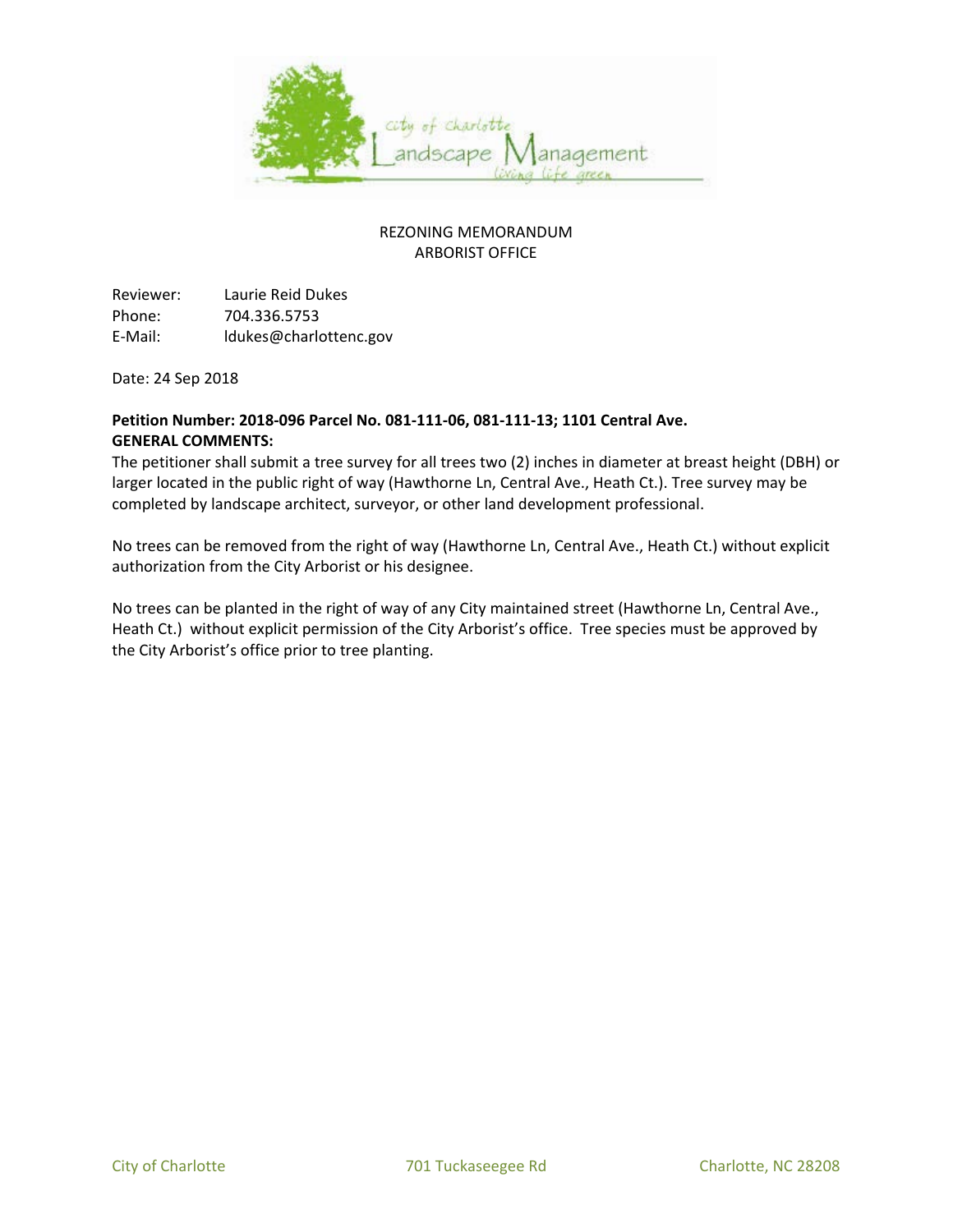

Reviewer: Laurie Reid Dukes Phone: 704.336.5753 E-Mail: ldukes@charlottenc.gov

Date: 24 Sep 2018

# **Petition Number: 2018-097 Parcel No. 095-071-03, 095-071-04, 095-071-05, 095-071-06; 2205, 2221 Central Ave, 1421 Tippah Park Ct.**

### **GENERAL COMMENTS:**

No trees can be planted in the right of way of any City maintained street (Central Ave., Tippah Park Ct., Landis Ave.) without explicit permission of the City Arborist's office. Tree species must be approved by the City Arborist's office prior to tree planting.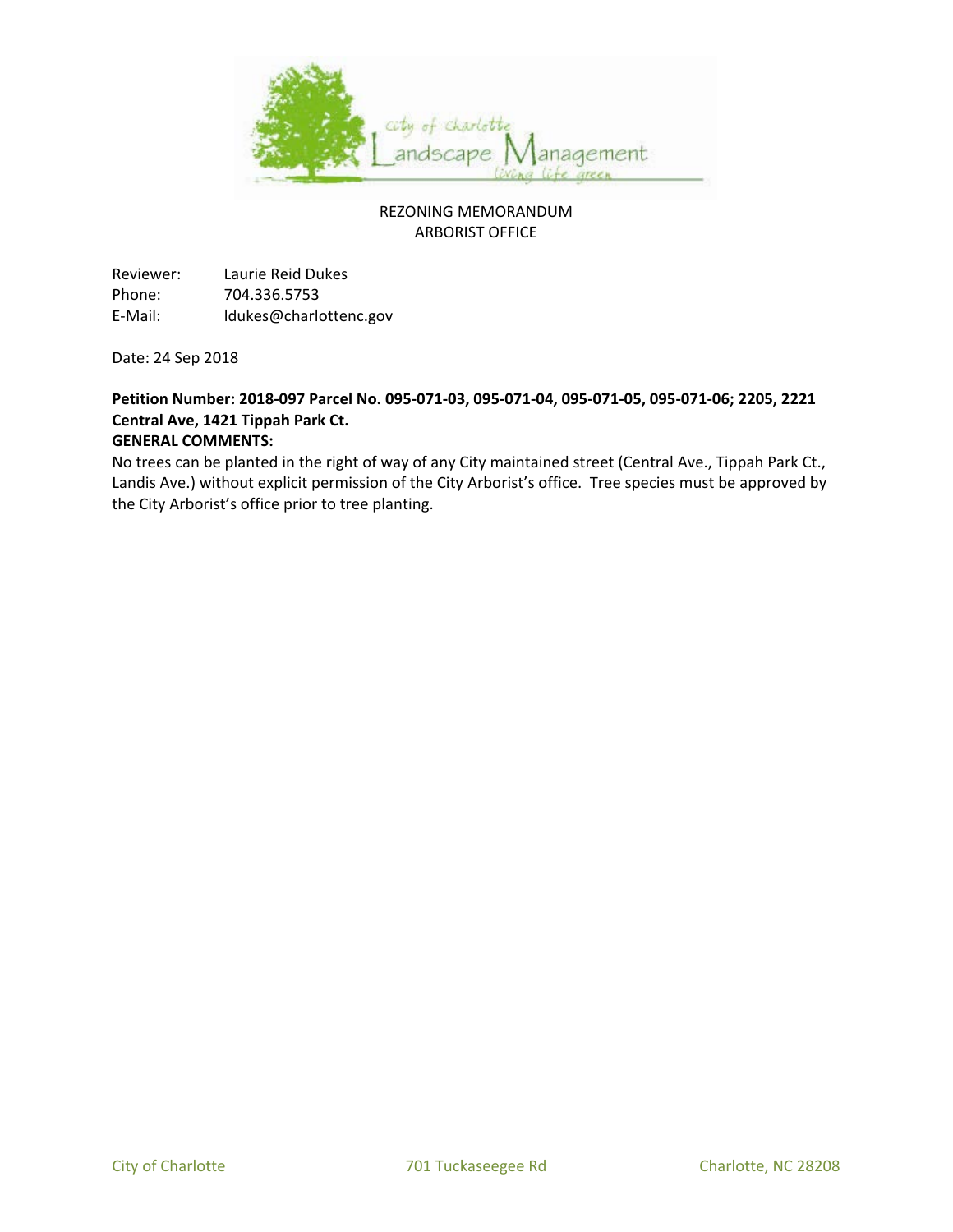

Reviewer: Laurie Reid Dukes Phone: 704.336.5753 E-Mail: ldukes@charlottenc.gov

Date: 24 Sep 2018

### **Petition Number: 2018-098 Parcel No. 081-061-01; 401 E. 15th St. GENERAL COMMENTS:**

The petitioner shall submit a tree survey for all trees two (2) inches in diameter at breast height (DBH) or larger located in the public right of way. Tree survey may be completed by landscape architect, surveyor, or other land development professional.

No trees can be removed from the right of way (E. 15th St. and Parkwood Ave.) without explicit authorization from the City Arborist or his designee.

No trees can be planted in the right of way of any City maintained street (E.  $15^{th}$  St. and Parkwood Ave.) without explicit permission of the City Arborist's office. Tree species must be approved by the City Arborist's office prior to tree planting.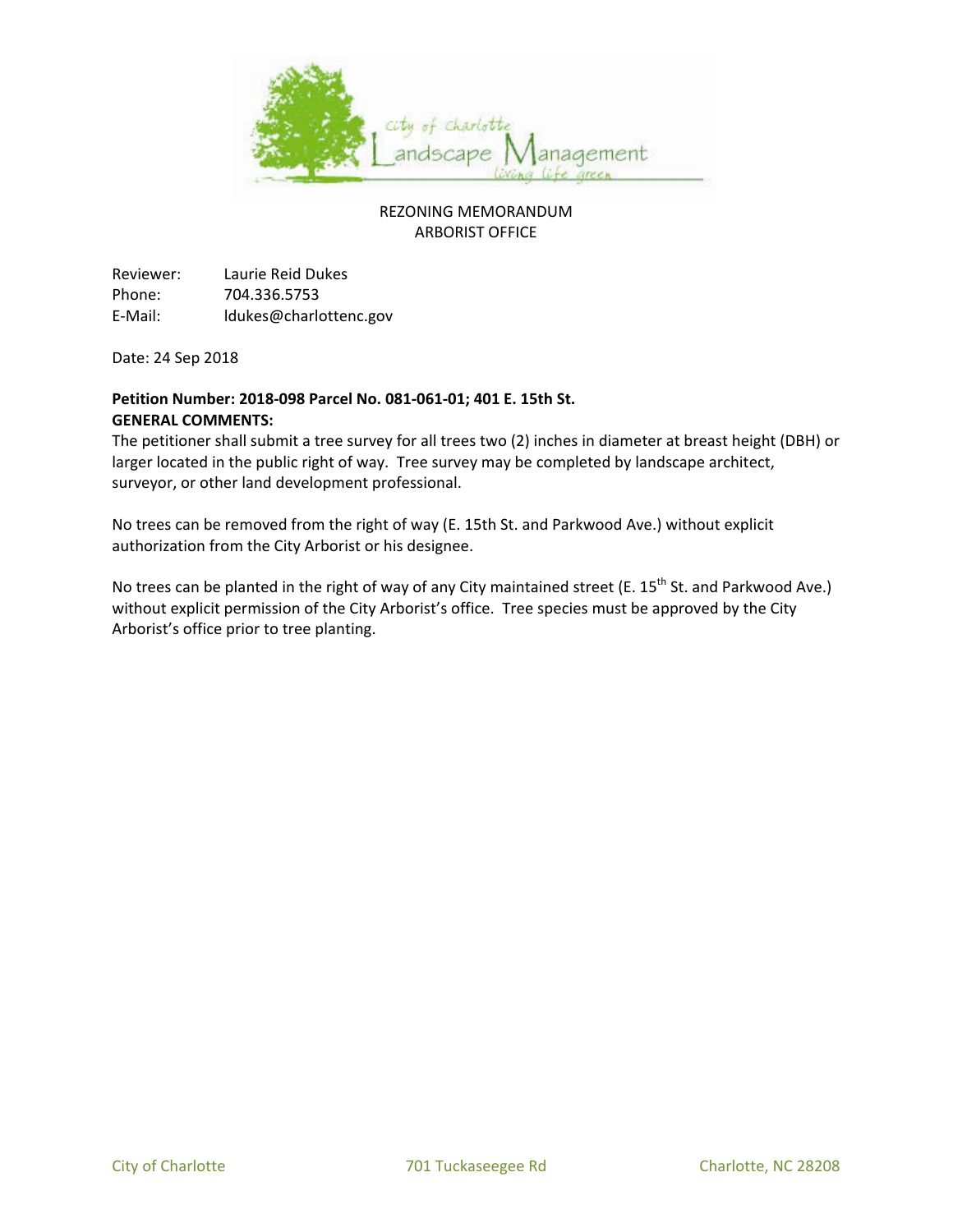

Reviewer: Laurie Reid Dukes Phone: 704.336.5753 E-Mail: ldukes@charlottenc.gov

Date: 24 Sep 2018

## **Petition Number: 2018-099 Parcel No. 091-091-35, 091-091-34, 091-091-04, portion of 091-091-05; 1025, 965, unnumbered parcel on Spencer St., and unnumbered parcel on E 36th St. GENERAL COMMENTS:**

No trees can be planted in the right of way of any City maintained street (E. 15th St. and Parkwood Ave.) without explicit permission of the City Arborist's office. Tree species must be approved by the City Arborist's office prior to tree planting.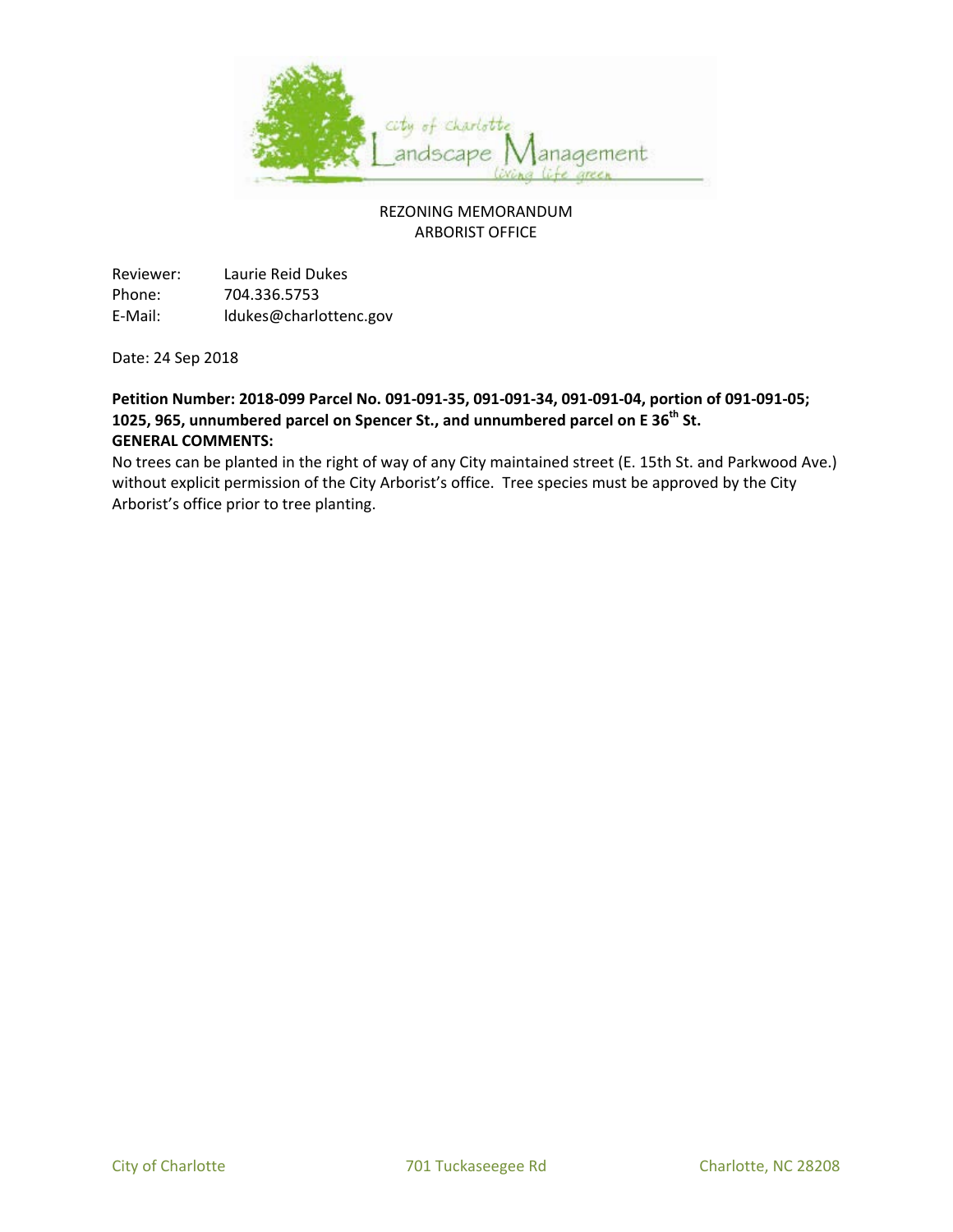

Reviewer: Laurie Reid Dukes Phone: 704.336.5753 E-Mail: ldukes@charlottenc.gov

Date: 24 Sep 2018

#### **Petition Number: 2018-100 Parcel No. 181-061-12, 181-061-13, 181-061-14, 181-061-15, 181-061-16; 2135 Providence Rd. and 1662, 1634, 1626, S. Wendover Rd. GENERAL COMMENTS:**

The petitioner shall submit a tree survey for all trees two (2) inches in diameter at breast height (DBH) or larger located in the public right of way. Tree survey may be completed by landscape architect, surveyor, or other land development professional.

No trees can be removed from the right of way without explicit authorization from the City Arborist or his designee. The location of structures/driveways/other items illustrated on the site plan are conceptual in nature and do NOT confirm or imply authorization by the City to remove any City trees located in street right of way; City Council approval of the rezoning site plan does not confirm or imply authorization by the City Arborist to remove any tree located in a public street right of way.

No trees can be removed from or planted in the right of way of any State maintained street (S. Wendover Rd and Providence Rd.) without permission of NC Department of Transportation and the City Arborist's office. If trees are to be planted, they must be planted to meet NCDOT planting guidelines. A tree planting permit shall be obtained from NCDOT in coordination with the Arborist's office prior to planting trees in the NCDOT right of way following plan approval by the City.

#### **SITE SPECIFIC COMMENTS:**

To comply with the NCDOT tree planting requirements on S. Wendover Rd. and Providence Rd., large maturing trees are required to be planted 10 feet from edge of travel lane due to the 35 MPH speed limit.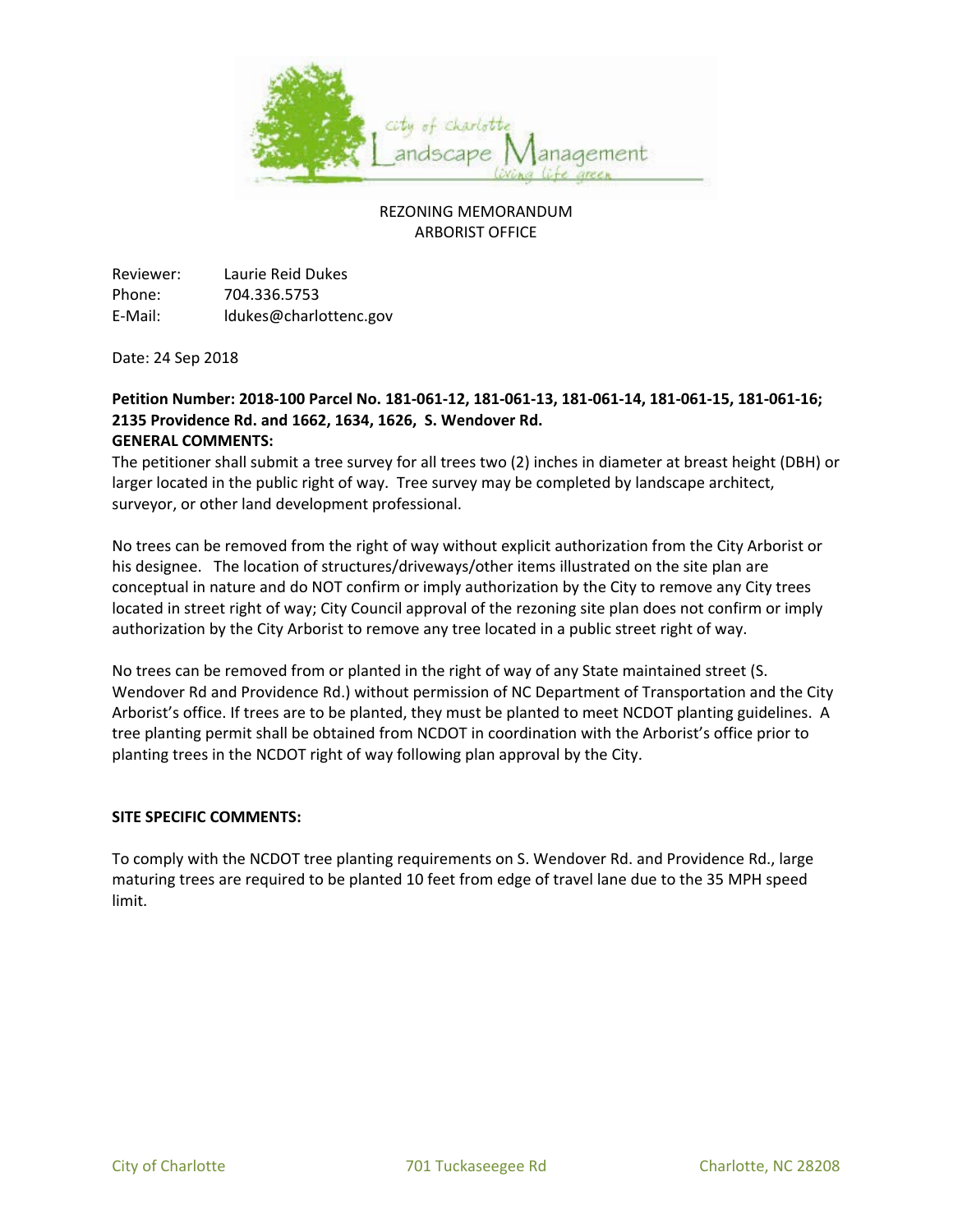

Reviewer: Laurie Reid Dukes Phone: 704.336.5753 E-Mail: ldukes@charlottenc.gov

Date: 24 Sep 2018

### **Petition Number: 2018-101 Parcel No. 231-054-05; 3511 McKee Rd. GENERAL COMMENTS:**

No trees can be planted in the right of way of any State maintained street (McKee Rd.) without permission of NC Department of Transportation and the City Arborist's office. If trees are to be planted, they must be planted to meet NCDOT planting guidelines. A tree planting permit shall be obtained from NCDOT in coordination with the Arborist's office prior to planting trees in the NCDOT right of way following plan approval by the City.

#### **SITE SPECIFIC COMMENTS:**

To comply with the NCDOT tree planting requirements on McKee Rd., small maturing trees are required to be planted 8 feet from the edge of travel lane due to the 45 MPH speed limit.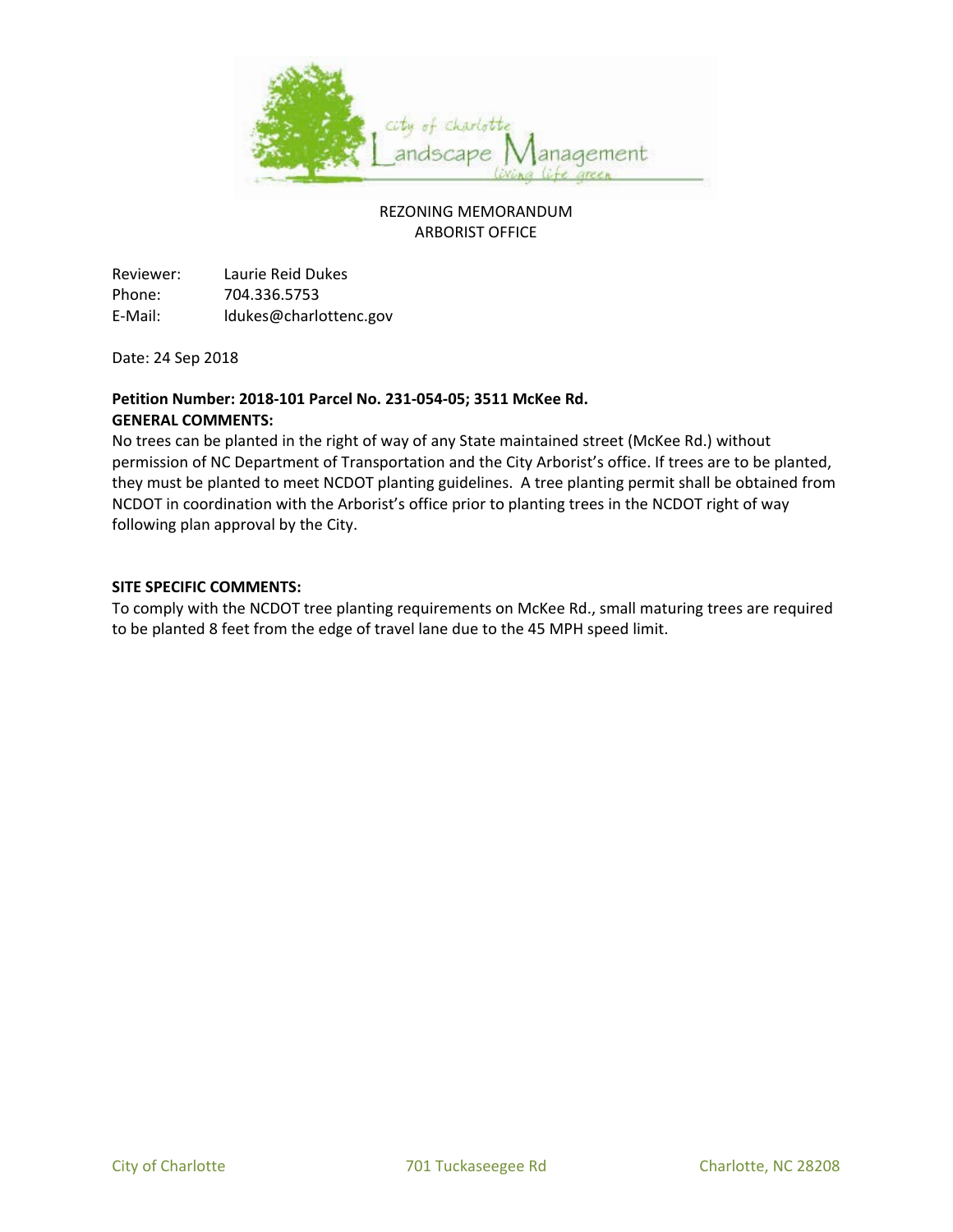

Reviewer: Laurie Reid Dukes Phone: 704.336.5753 E-Mail: ldukes@charlottenc.gov

Date: 24 Sep 2018

#### **Petition Number: 2018-102 Parcel No. 065-125-15; 3524 Odum Ave. GENERAL COMMENTS:**

No trees can be planted in the right of way of any City maintained street (E. 15th St. and Parkwood Ave.) without explicit permission of the City Arborist's office. Tree species must be approved by the City Arborist's office prior to tree planting.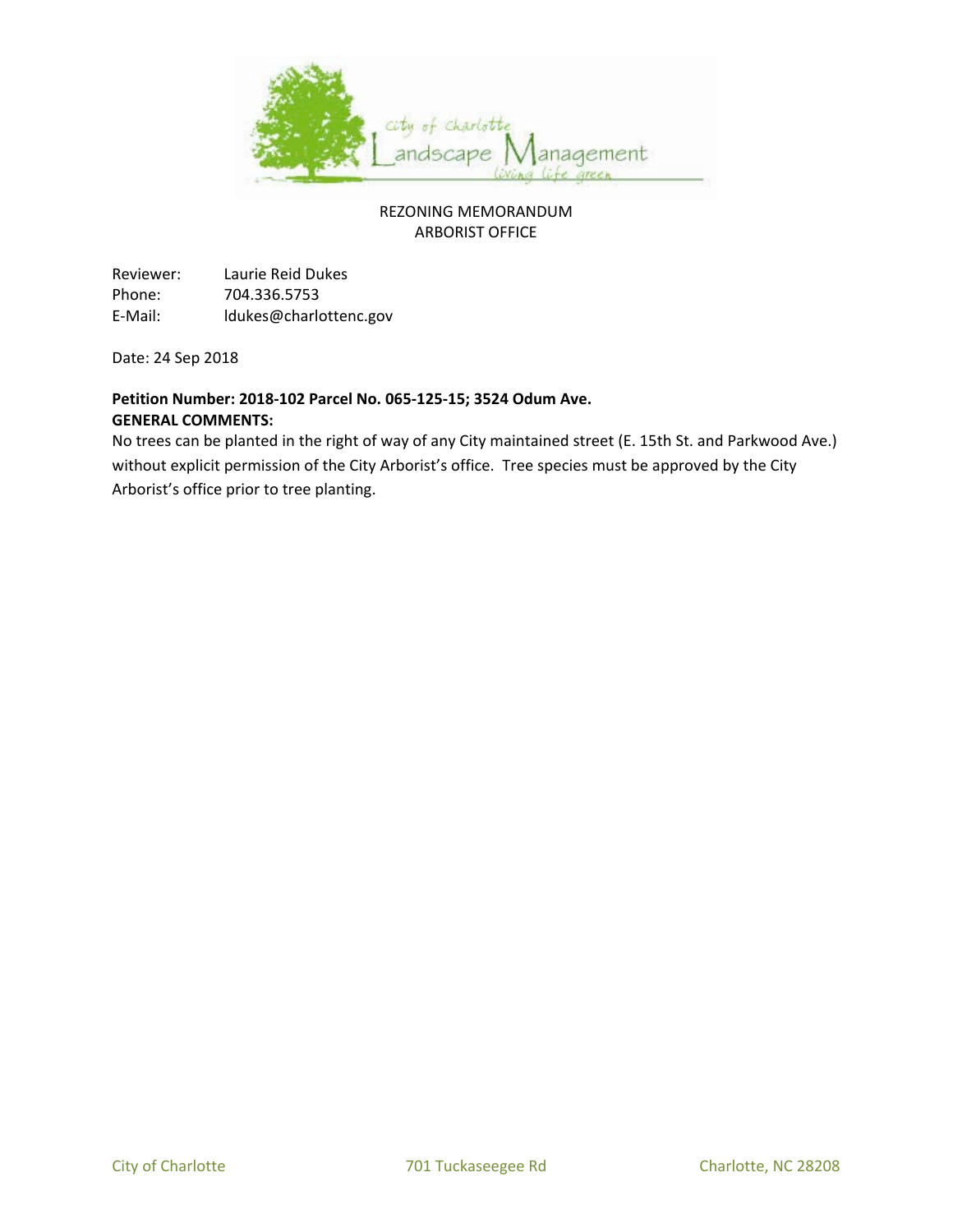

Reviewer: Laurie Reid Dukes Phone: 704.336.5753 E-Mail: ldukes@charlottenc.gov

Date: 24 Sep 2018

#### **Petition Number: 2018-103 Parcel No. 025-271-09, 025-271-08, 025-271-07, 025-271-06, 025-271-05, 025-271-04; 9917, 9843, 9825, 9817, 9735 Old Statesville Rd. GENERAL COMMENTS:**

No trees can be planted in the right of way of any State maintained street (McKee Rd.) without permission of NC Department of Transportation and the City Arborist's office. If trees are to be planted, they must be planted to meet NCDOT planting guidelines. A tree planting permit shall be obtained from NCDOT in coordination with the Arborist's office prior to planting trees in the NCDOT right of way following plan approval by the City.

#### **SITE SPECIFIC COMMENTS:**

To comply with the NCDOT tree planting requirements on Old Statesville Rd., small maturing trees are required to be planted 8 feet from the edge of travel lane due to the 45 MPH speed limit. If large maturing trees are required to be planted, they shall be planted 12 feet from the edge of travel lane due to the 45 MPH speed limit.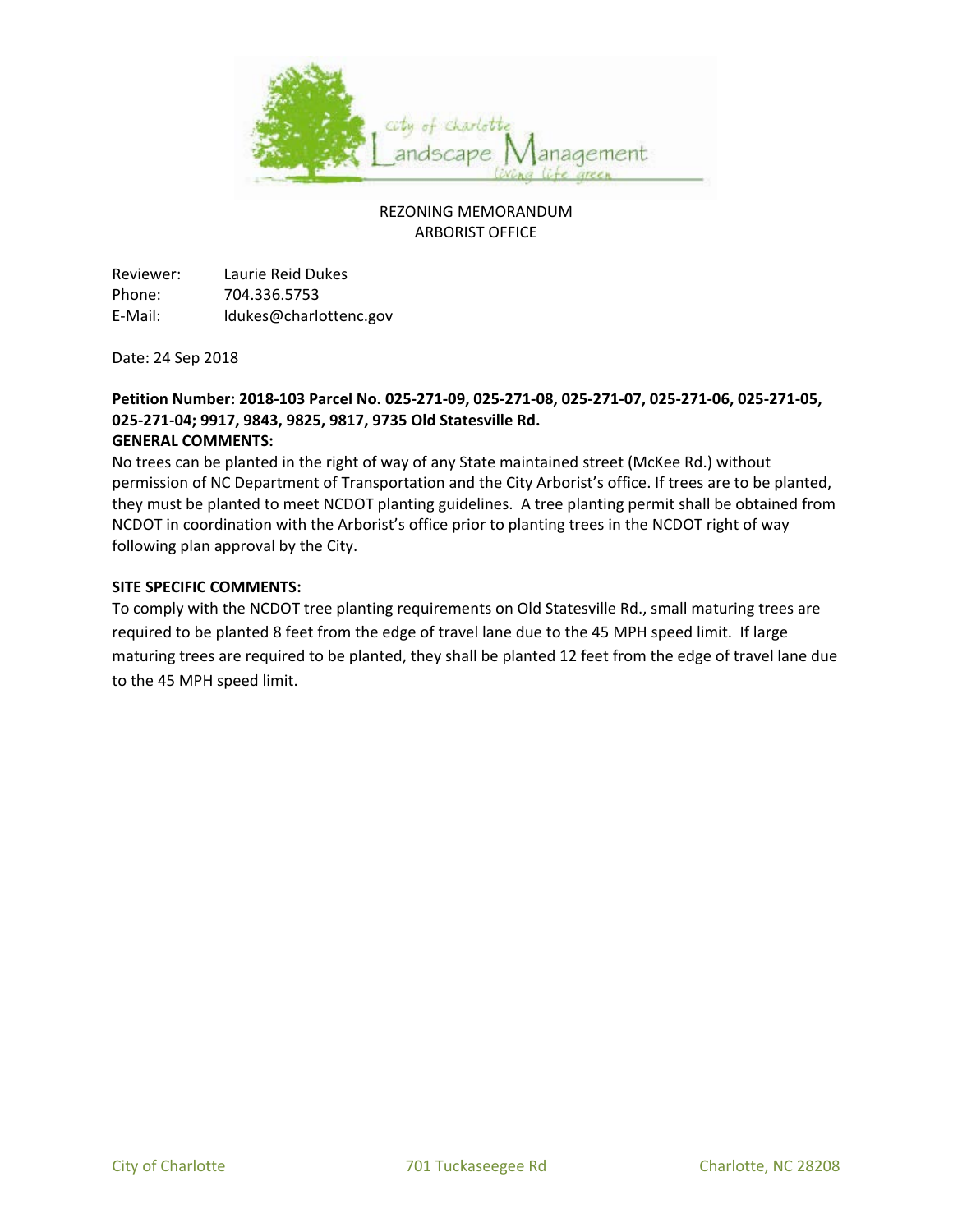

Reviewer: Laurie Reid Dukes Phone: 704.336.5753 E-Mail: ldukes@charlottenc.gov

Date: 24 Sep 2018

#### **Petition Number: 2018-104 Parcel No. 027-251-57, 027-251-58; 9215 Mallard Creek Rd.**

**GENERAL COMMENTS:** No trees can be removed from or planted in the right of way of any State maintained street (Mallard Creek Rd.) without permission of NC Department of Transportation and the City Arborist's office. If trees are to be planted, they must be planted to meet NCDOT planting guidelines. A tree planting permit shall be obtained from NCDOT in coordination with the Arborist's office prior to planting trees in the NCDOT right of way following plan approval by the City.

#### **SITE SPECIFIC COMMENTS:**

To comply with the NCDOT tree planting requirements on Mallard Creek Rd., if small maturing trees are required to be planted, they shall be planted 8 feet from the edge of travel lane due to the 45 MPH speed limit. If large maturing trees are required to be planted, they shall be planted 12 feet from the edge of travel lane due to the 45 MPH speed limit.

#### REZONING MEMORANDUM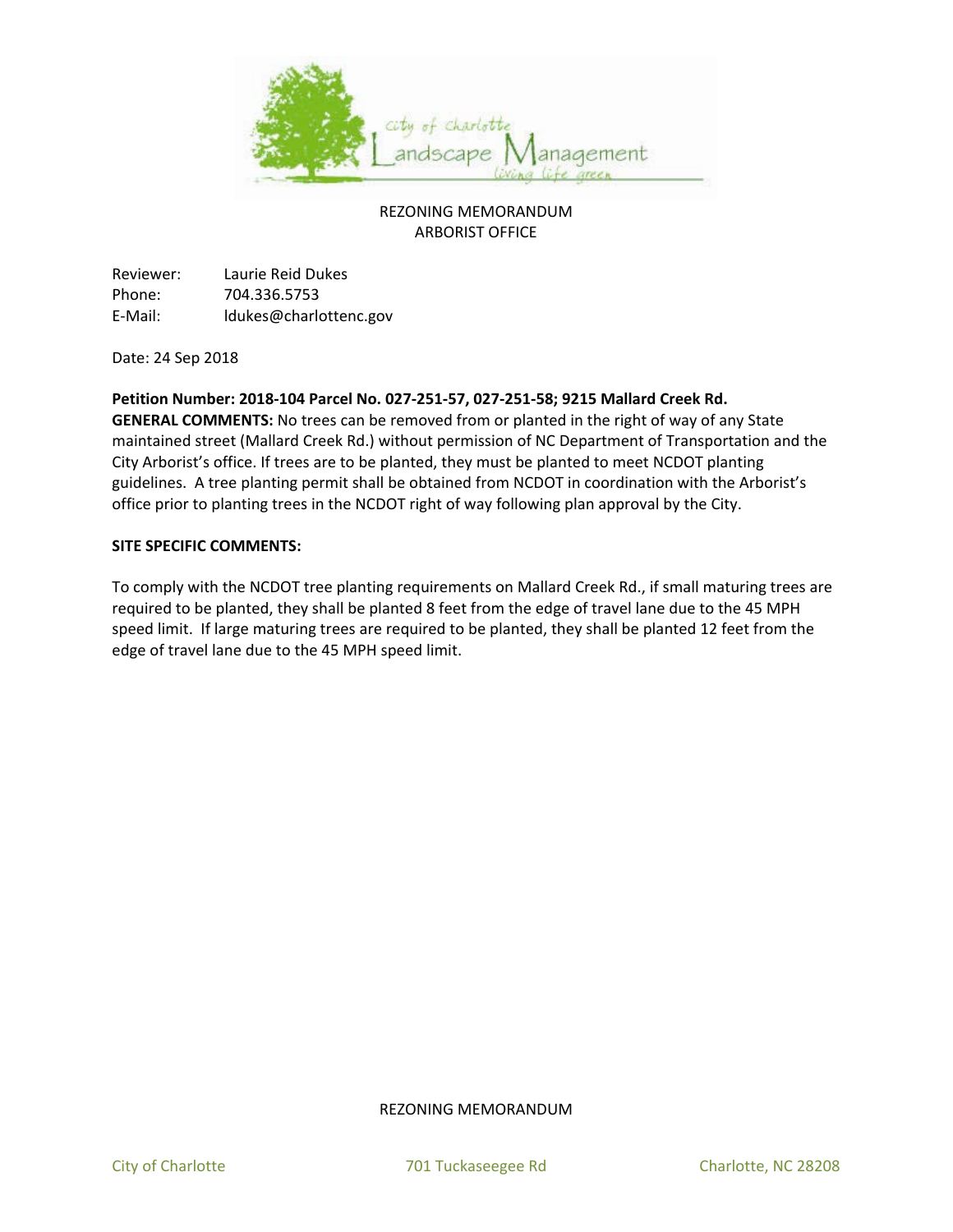

#### ARBORIST OFFICE

Reviewer: Laurie Reid Dukes Phone: 704.336.5753 E-Mail: ldukes@charlottenc.gov

Date: 24 Sep 2018

# **Petition Number: 2018-105 Parcel No. 083-163-14; 1210-1218 E. 36th St.**

GENERAL COMMENTS: No trees can be planted in the right of way of any City maintained street (E. 36<sup>th</sup> St.) without explicit permission of the City Arborist's office. Tree species must be approved by the City Arborist's office prior to tree planting.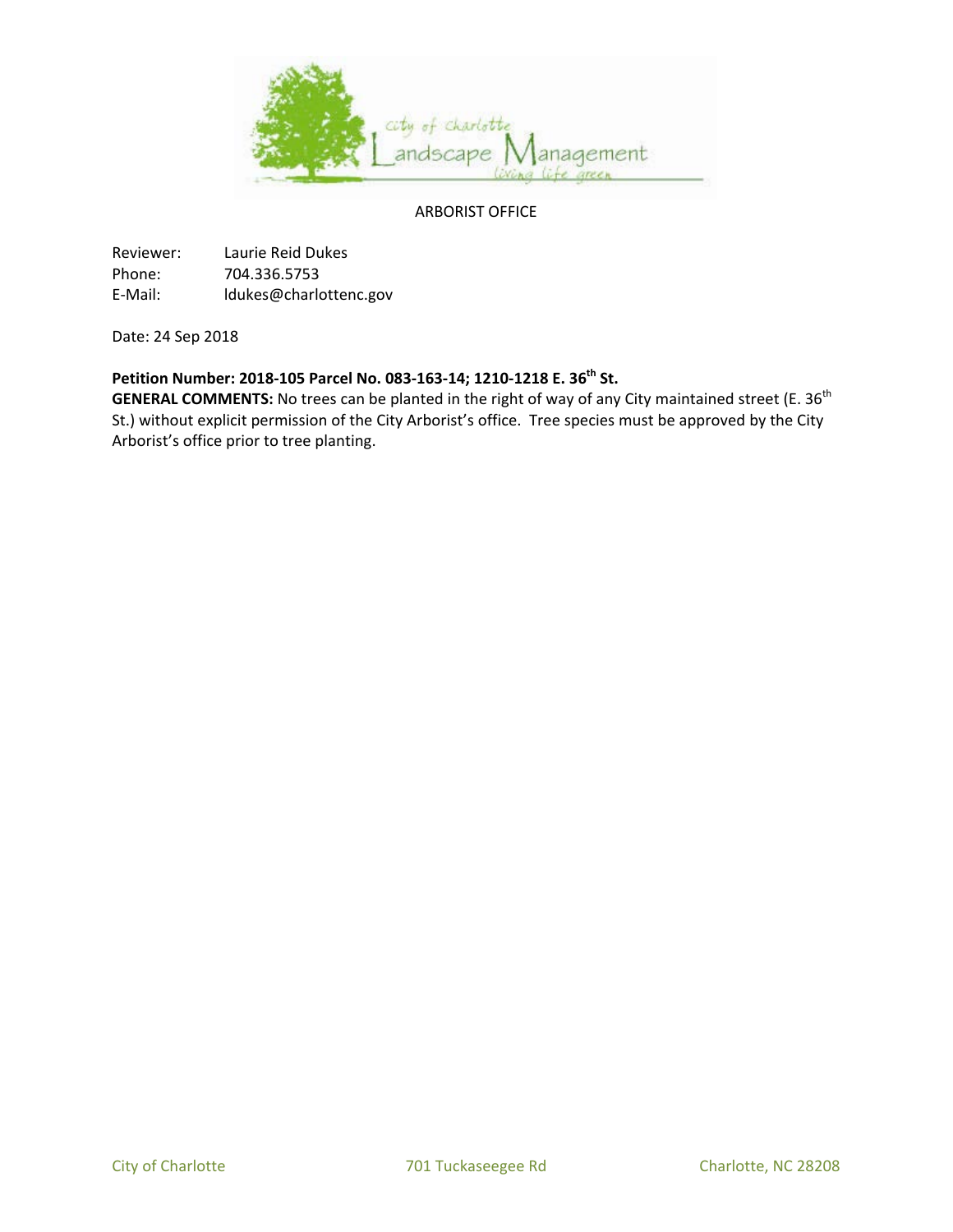

Reviewer: Laurie Reid Dukes Phone: 704.336.5753 E-Mail: ldukes@charlottenc.gov

Date: 24 Sep 2018

### **Petition Number: 2018-106 Parcel No. 177-063-05; unnumbered parcels on Carnegie Blvd. GENERAL COMMENTS:**

No trees can be removed from nor planted in the right of way (Carnegie Blvd) without explicit authorization from the City Arborist or his designee. The location of structures/driveways/other items illustrated on the site plan are conceptual in nature and do NOT confirm or imply authorization by the City to remove any City trees located in street right of way; City Council approval of the rezoning site plan does not confirm or imply authorization by the City Arborist to remove any tree located in a public street right of way.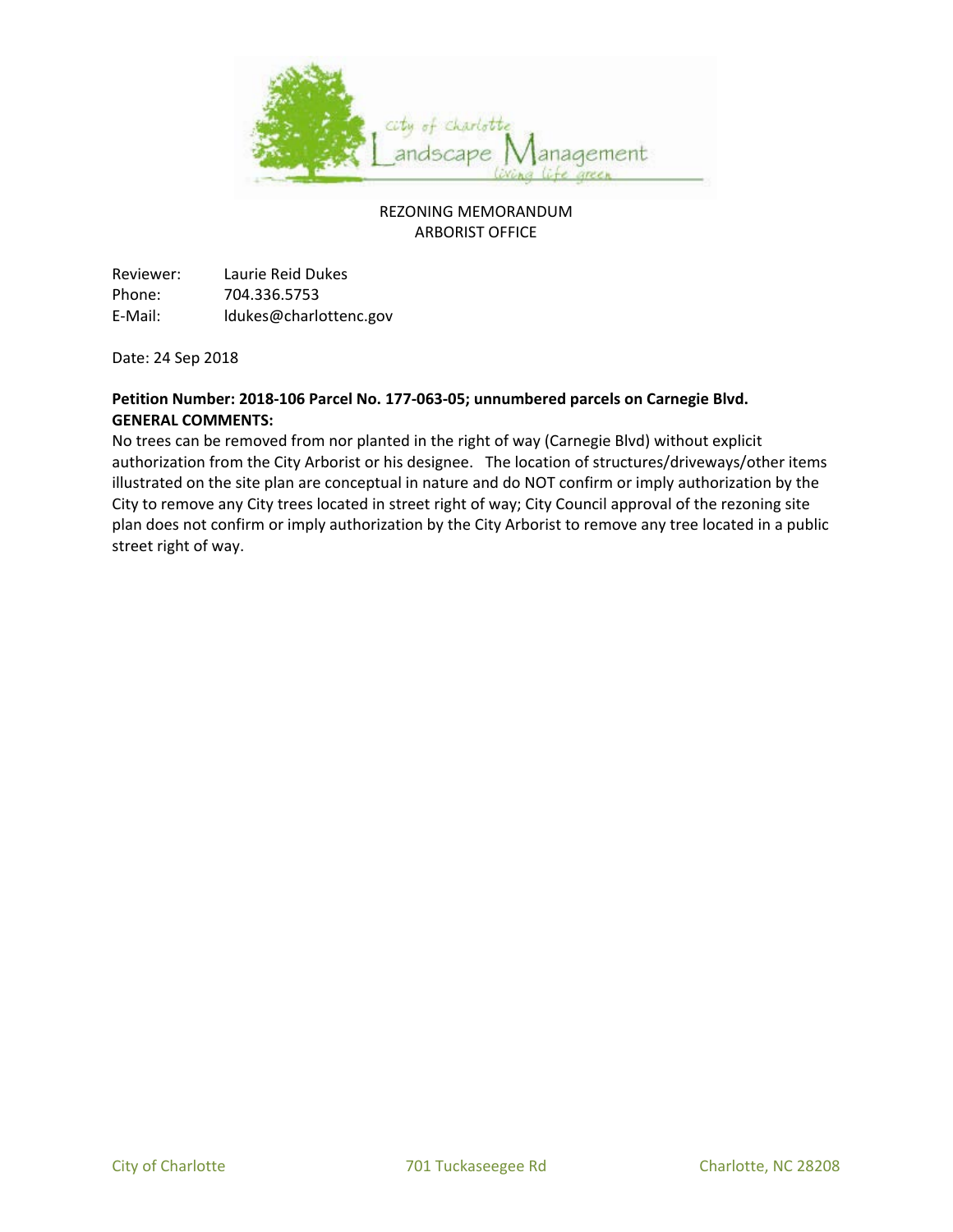

Reviewer: Laurie Reid Dukes Phone: 704.336.5753 E-Mail: ldukes@charlottenc.gov

Date: 24 Sep 2018

#### **Petition Number: 2018-107 Parcel No. 107-312-04; 6127 Hickory Grove Rd.**

**GENERAL COMMENTS:** No trees can be removed from the right of way without explicit authorization from the City Arborist or his designee.

The petitioner shall submit a tree survey for all trees two (2) inches in diameter at breast height (DBH) or larger located in the public right of way. Tree survey may be completed by landscape architect, surveyor, or other land development professional.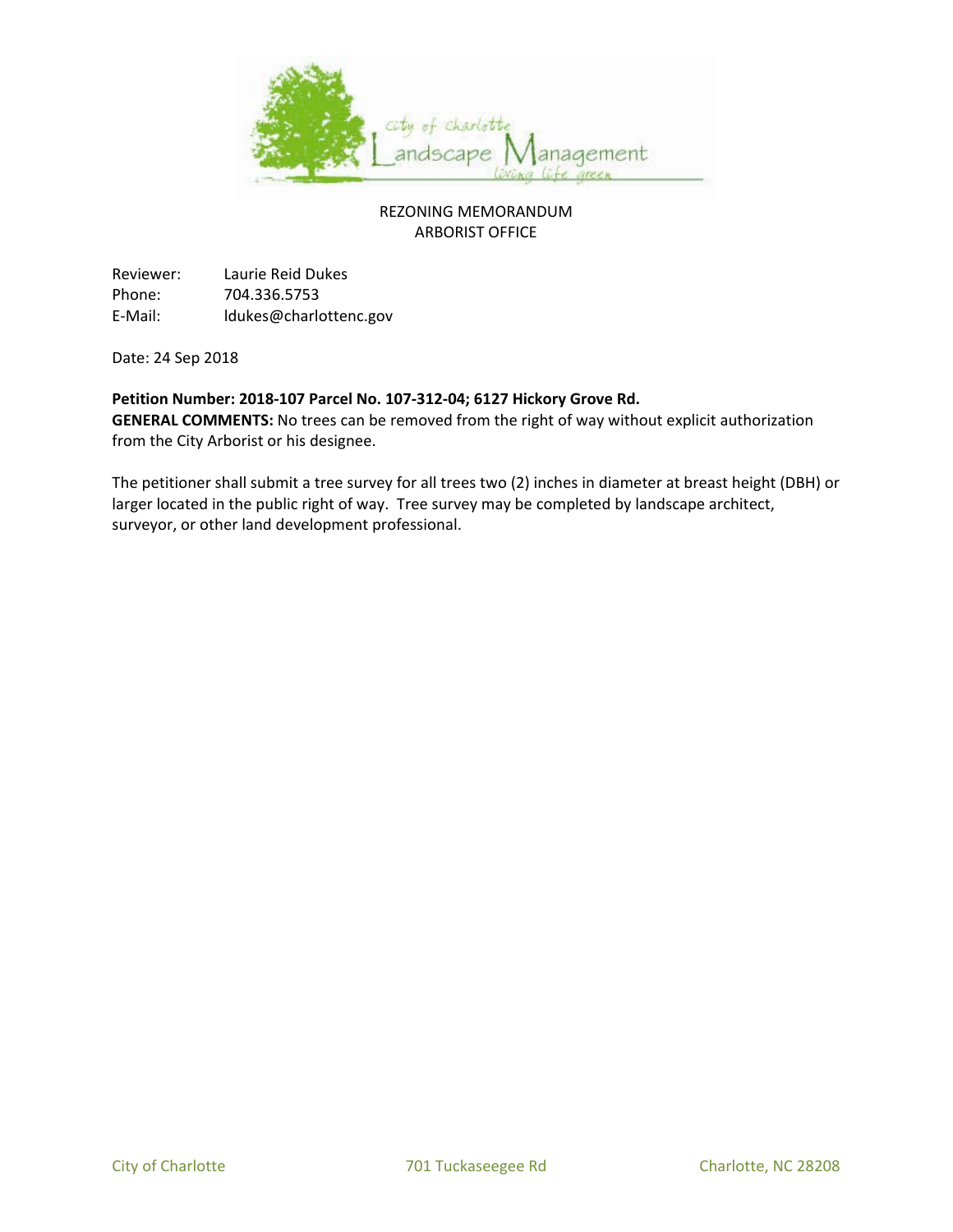

Reviewer: Laurie Reid Dukes Phone: 704.336.5753 E-Mail: ldukes@charlottenc.gov

Date: 24 Sep 2018

## **Petition Number: 2018-108 Parcel No. 201-181-02, 201-181-44; 2632 S Tryon St. GENERAL COMMENTS:**

No trees can be planted in the right of way of any City maintained street (Remount Rd.) without explicit permission of the City Arborist's office. Tree species must be approved by the City Arborist's office prior to tree planting.

No trees can be removed from or planted in the right of way of any State maintained street (S. Tryon St.) without permission of NC Department of Transportation and the City Arborist's office. If trees are to be planted, they must be planted to meet NCDOT planting guidelines. A tree planting permit shall be obtained from NCDOT in coordination with the Arborist's office prior to planting trees in the NCDOT right of way following plan approval by the City.

#### **SITE SPECIFIC COMMENTS:**

To comply with the NCDOT tree planting requirements on S. Tryon St., if small maturing trees are required, they shall to be planted 8 feet from edge of travel lane due to the 45 MPH speed limit. However, if large maturing trees are planted, they shall be planted 12 feet from edge of travel lane due to the 45 MPH speed limit.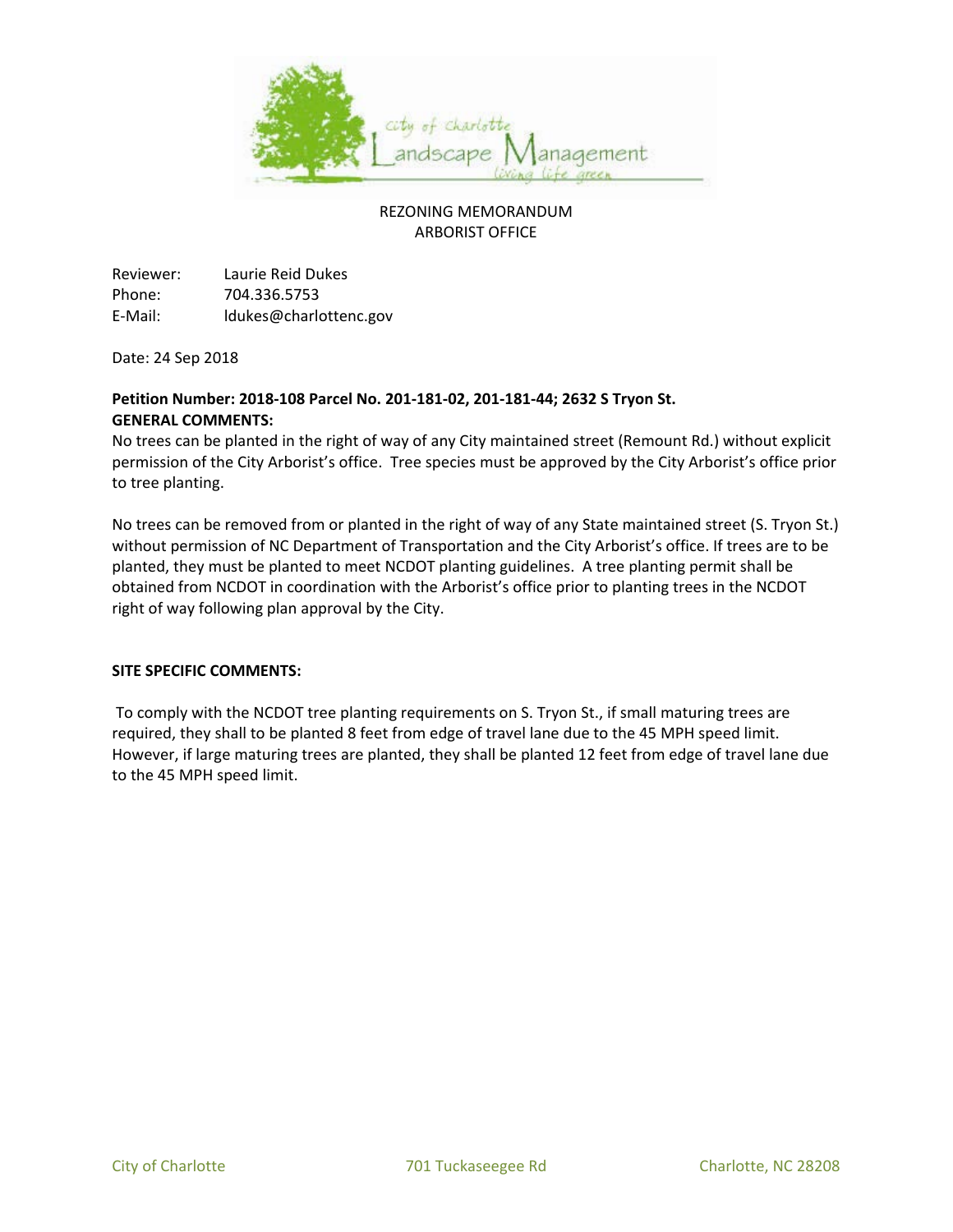

Reviewer: Laurie Reid Dukes Phone: 704.336.5753 E-Mail: ldukes@charlottenc.gov

Date: 24 Sep 2018

### **Petition Number: 2018-109 Parcel No. 201-071-10, 201-082-02, 201-082,01; Sandy Porter Rd. GENERAL COMMENTS:**

The petitioner shall submit a tree survey for all trees two (2) inches in diameter at breast height (DBH) or larger located in the public right of way. Tree survey may be completed by landscape architect, surveyor, or other land development professional.

No trees can be removed from nor planted in the right of way without explicit authorization from the City Arborist or his designee. The location of structures/driveways/other items illustrated on the site plan are conceptual in nature and do NOT confirm or imply authorization by the City to remove any City trees located in street right of way; City Council approval of the rezoning site plan does not confirm or imply authorization by the City Arborist to remove any tree located in a public street right of way.

**SITE SPECIFIC COMMENTS:**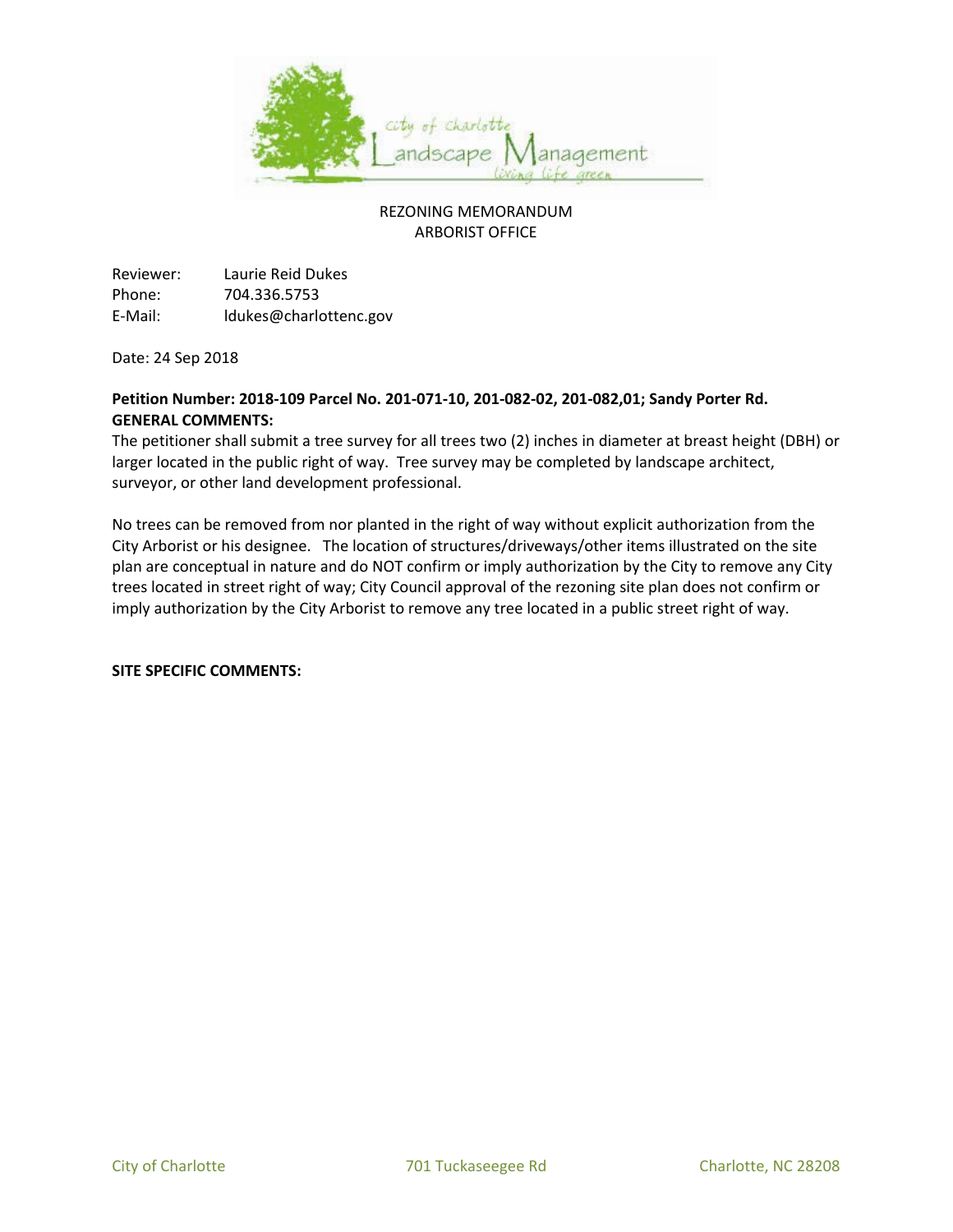

Reviewer: Laurie Reid Dukes Phone: 704.336.5753 E-Mail: ldukes@charlottenc.gov

Date: 24 Sep 2018

## **Petition Number: 2018-110 Parcel No. 199-011-02; 404 Shopton Rd. GENERAL COMMENTS:**

No trees can be removed from or planted in the right of way of any State maintained street (Shopton Rd.) without permission of NC Department of Transportation and the City Arborist's office. If trees are to be planted, they must be planted to meet NCDOT planting guidelines. A tree planting permit shall be obtained from NCDOT in coordination with the Arborist's office prior to planting trees in the NCDOT right of way following plan approval by the City.

#### **SITE SPECIFIC COMMENTS:**

To comply with the NCDOT tree planting requirements on Shopton Rd., if small maturing trees are required, they shall to be planted 5 feet from edge of travel lane due to the 35 MPH speed limit. However, if large maturing trees are planted, they shall be planted 10 feet from edge of travel lane due to the 35 MPH speed limit.

Cannot read Development Standards sheet; letters are symbols. Please revise to text.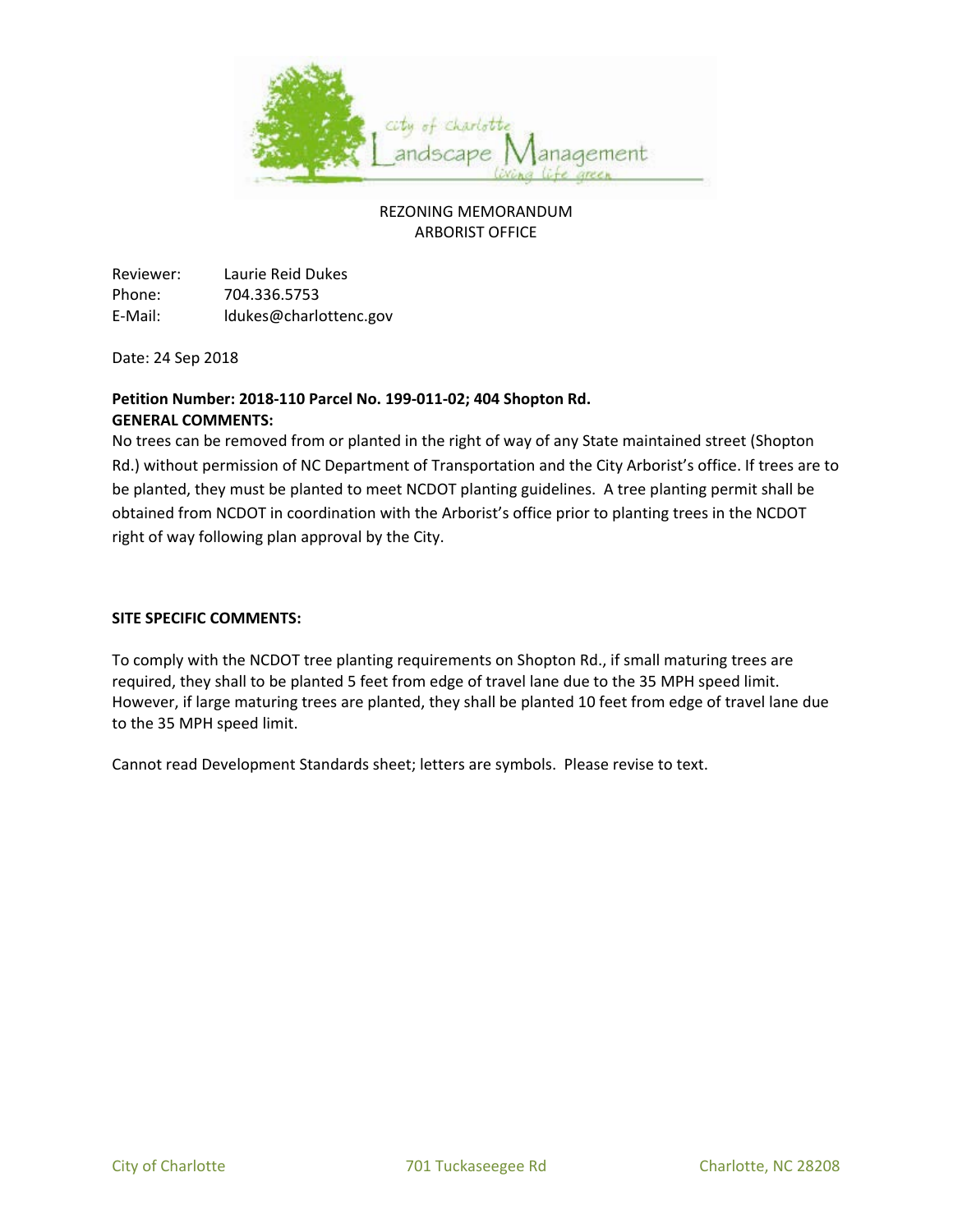

Reviewer: Laurie Reid Dukes Phone: 704.336.5753 E-Mail: ldukes@charlottenc.gov

Date: 24 Sep 2018

# **Petition Number: 2018-111 Parcel No. 083-142-10, 083-142-11, 083-142-12, 083-142-13, 083-142-14, 083-142-15, 083-142-16, 083-144-01, 083-144-02, 083-144-03, 083-144-04, 083-144-05, 083-144-06, 083-144-07, 083-144-08; various addresses.**

### **GENERAL COMMENTS:**

The petitioner shall submit a tree survey for all trees two (2) inches in diameter at breast height (DBH) or larger located in the public right of way. Tree survey may be completed by landscape architect, surveyor, or other land development professional.

No trees can be removed from, pruned, or planted in the right of way (Drummond, Duncan, Catawba, and Lydia), without explicit authorization from the City Arborist or his designee. The location of structures/driveways/other items illustrated on the site plan are conceptual in nature and do NOT confirm or imply authorization by the City to remove any City trees located in street right of way; City Council approval of the rezoning site plan does not confirm or imply authorization by the City Arborist to remove or prune any tree located in a public street right of way.